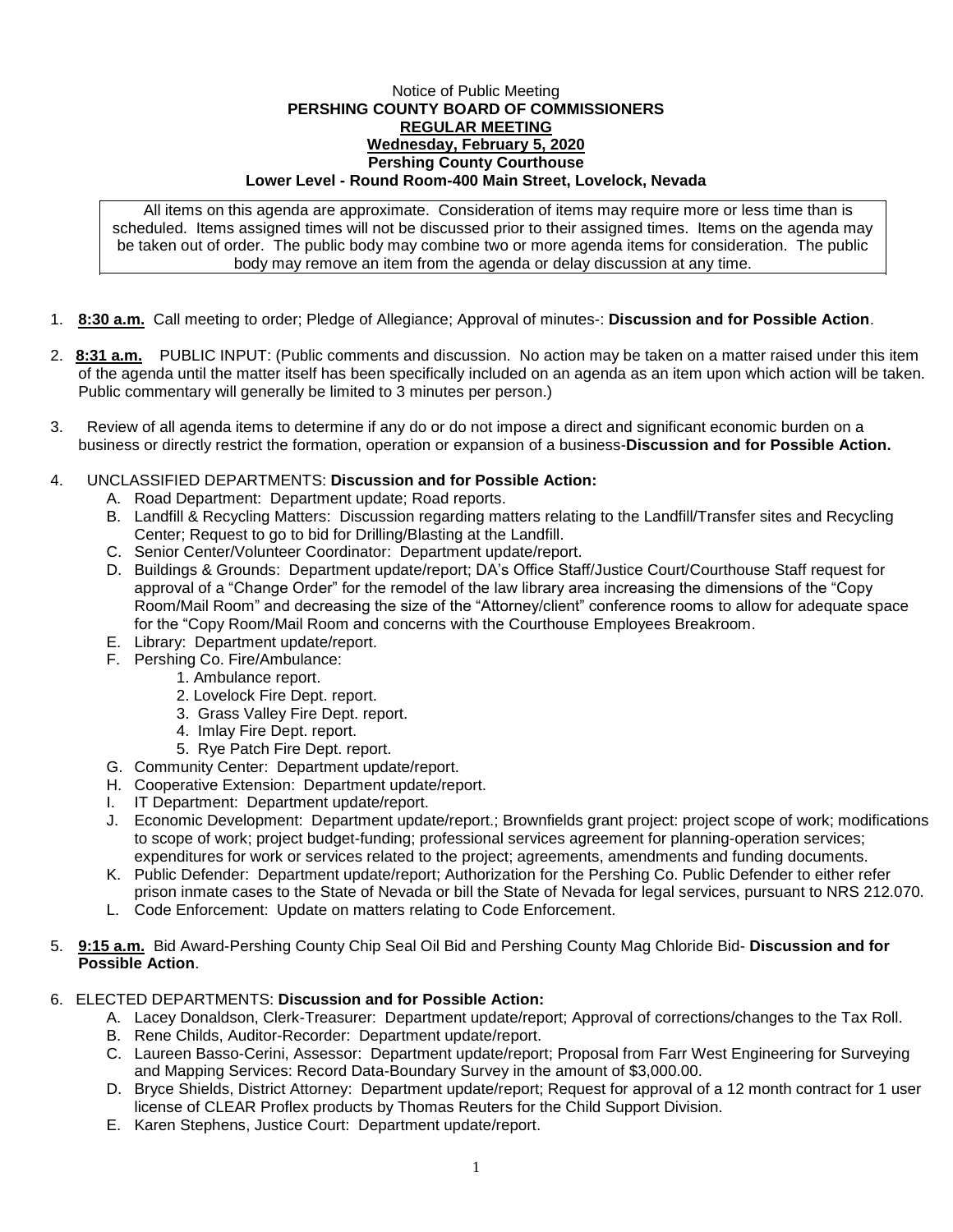- F. Jerry Allen, Sheriff: Update/report on matters relating to the Pershing County Sheriff's Office; Approval for Sheriff Allen to join the Nevadans CAN Lawsuit seeking an injunction and declaratory relief of AB 291-Red Flag Law in his Official capacity as Sheriff of Pershing County, Nevada and Pershing County Commission Resolution supporting the lawsuit; Approval for "out of State" travel and higher motel room rate for (3) Deputies to attend Taser Instructor Certification training in Dublin, CA. March 15-17, 2020.
- 7. Update on progress of site location, design, funding, amenities and construction of future Law Enforcement Center-**Discussion and for Possible Action**.
- 8. Board Appointments/Resignations: Pershing Co. Planning Commission Board-(Grass Valley)-Kim Klemish (resignation); Pershing County Economic Development/Community Center Advisory Board-**Discussion and for Possible Action**.
- 9. Imlay Action Alliance: Request for Town Hall meeting in Imlay on one of the following dates: February 18, 19 or 20, 2020- **Discussion and for Possible Action**.
- 10. Proclamations and Awards: **Discussion and for Possible Action**-(The Pershing County Board of Commissioners may make a Proclamation or present a service or other award on behalf of the County).
- 11. Derby Field Airport: Update on matters relating to the Derby Field Airport.
- 12. Garrett Kalt, NV 2020 Census: Nevada 2020 Census-Counting Pershing County; Nevada 2020 Census Proclamation; Nevada 2020 Census Complete County Committee Mini-Grants; Nevada Complete County Committee Partnership Support Grant Program-**Discussion and for Possible Action**.
- 13. **10:00 a.m.** PLANNING & BUILDING DEPARTMENT/IMLAY WATER SYSTEM/PE.CO. ELECTRICAL MATTERS: Update on matters relating to the department-**Discussion and for Possible Action**.
- 14. Levy of special assessments on the water right holders within the Groundwater Basins as directed by the Nevada State Water Engineer's Office pursuant to NRS 534.040(3) for the fiscal year July 1, 2020 to June 30, 2021-Hualapai Flat (\$449.83), Black Rock Desert (95.30), Desert Valley (\$4.07), Grass Valley (\$14,710.95), Imlay Area (\$7,456.32), Dixie Valley (\$349.30), Buena Vista Valley (\$4,756.72), Buffalo Valley (\$997.11) and Lovelock Valley (\$11,174.62) all within Pershing County in the amount of \$39,994.22- **Discussion and for Possible Action.**
- 15. Approval of ComPact with Nevada Department of Motor Vehicle Division for the collection and distribution of taxes on Diesel Fuel for Pershing County- **Discussion and for Possible Action.**
- 16. Litigation Meeting.
- 17. Report from Legal Counsel.
- 18. Report from Administrative Assistant/HR Rep.-County Commissioner's Office; Set possible dates for City/County Joint Meeting; Set meeting dates for Budget Workshops- **Discussion and for Possible Action.**
- 19. Items for future agendas-**Discussion and for Possible Action.**
- 20. Correspondence.
- 21. Discussion/approval of the consideration (exchange in value) and specific terms of a tower co-location agreement between NNIS and Pershing County under which the County would permit NNIS to locate telecommunications antennae on existing towers located on County property at Toulon Peak; issues relating to access of County buildings and other County property at Toulon Peak- **Discussion and for Possible Action.**
- 22. Matters of the Board for Discussion.

Board Member reports. Board Liaison reports. (Nevada Works, Safety, Hospital Board, Emergency Management, Cemetery, Recreation Board, WNDD, Pe. Co. Economic Dev./ , Community Center, Airport Advisory Board; Museum Advisory Board, Library Board, Senior Center Advisory Board, Central Nevada Water Authority, Planning Board, Broadband Advisory Board, 911 Committee, Solid Waste Management Recycling Advisory Board, Pe. Co. Volunteer Advisory Board, T. V. Board, Frontier Coalition, Humboldt River Water Basin Authority.)